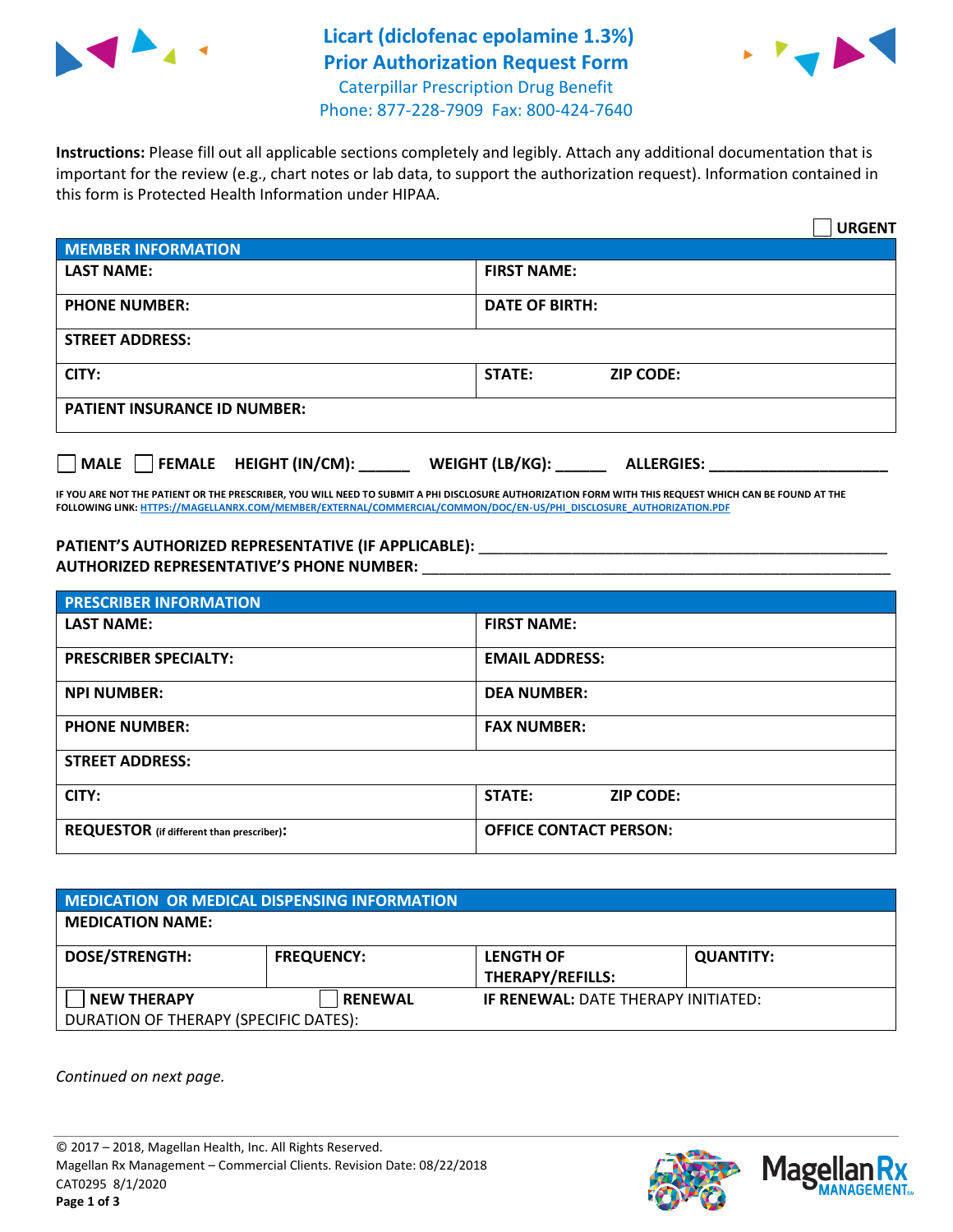



| <b>MEMBER'S LAST NAME:</b> NAME:                                                                                                                                 | <b>MEMBER'S FIRST NAME:</b>                                                                                  |                                           |  |  |
|------------------------------------------------------------------------------------------------------------------------------------------------------------------|--------------------------------------------------------------------------------------------------------------|-------------------------------------------|--|--|
|                                                                                                                                                                  | 1. HAS THE PATIENT TRIED ANY OTHER MEDICATIONS FOR THIS CONDITION?                                           | YES (if yes, complete below)<br><b>NO</b> |  |  |
| <b>MEDICATION/THERAPY (SPECIFY</b>                                                                                                                               | <b>DURATION OF THERAPY (SPECIFY</b>                                                                          | <b>RESPONSE/REASON FOR</b>                |  |  |
| DRUG NAME AND DOSAGE):                                                                                                                                           | DATES):                                                                                                      | <b>FAILURE/ALLERGY:</b>                   |  |  |
|                                                                                                                                                                  |                                                                                                              |                                           |  |  |
|                                                                                                                                                                  |                                                                                                              |                                           |  |  |
|                                                                                                                                                                  |                                                                                                              |                                           |  |  |
| <b>2. LIST DIAGNOSES:</b>                                                                                                                                        |                                                                                                              | <b>ICD-10:</b>                            |  |  |
| □ Acute, localized pain due to minor strains, sprains or contusions                                                                                              |                                                                                                              |                                           |  |  |
| Please provide chart notes to corroborate.<br>$ICD-10$                                                                                                           |                                                                                                              |                                           |  |  |
|                                                                                                                                                                  | 3. REQUIRED CLINICAL INFORMATION: PLEASE PROVIDE ALL RELEVANT CLINICAL INFORMATION TO SUPPORT A              |                                           |  |  |
| PRIOR AUTHORIZATION.                                                                                                                                             |                                                                                                              |                                           |  |  |
| <b>Clinical information:</b>                                                                                                                                     |                                                                                                              |                                           |  |  |
| Has the patient had the pain for less than or equal to 3 months? $\Box$ Yes $\Box$ No                                                                            |                                                                                                              |                                           |  |  |
|                                                                                                                                                                  |                                                                                                              |                                           |  |  |
|                                                                                                                                                                  | Is the patient high risk, as defined by at least one of the following conditions? $\Box$ Yes $\Box$ No       |                                           |  |  |
|                                                                                                                                                                  |                                                                                                              |                                           |  |  |
| If yes, please select:                                                                                                                                           |                                                                                                              |                                           |  |  |
|                                                                                                                                                                  | $\Box$ Current treatment with anticoagulants such as warfarin, a low molecular weight heparin (LMWH) such as |                                           |  |  |
|                                                                                                                                                                  | enoxaparin (Lovenox), Fragmin, a direct factor XA inhibitor such as Arixtra, Xarelto, or heparin             |                                           |  |  |
| $\Box$ Currently taking oral cortico                                                                                                                             |                                                                                                              |                                           |  |  |
| $\Box$ History of a serious bleeding disorder                                                                                                                    |                                                                                                              |                                           |  |  |
| □ History of renal disease                                                                                                                                       |                                                                                                              |                                           |  |  |
| $\Box$ History of ulcers                                                                                                                                         |                                                                                                              |                                           |  |  |
|                                                                                                                                                                  | $\Box$ History of upper gastrointestinal bleeding requiring hospitalization and/or blood transfusion         |                                           |  |  |
| $\Box$ Received gastric bypass surgery                                                                                                                           |                                                                                                              |                                           |  |  |
| $\Box$ Receiving or has recently received chemotherapy                                                                                                           |                                                                                                              |                                           |  |  |
| $\Box$ 65 years of age or older                                                                                                                                  |                                                                                                              |                                           |  |  |
| Has the patient tried and failed at least two (2) prior non-steroidal anti-inflammatory drugs (NSAIDs)? $\Box$ Yes $\Box$ No                                     |                                                                                                              |                                           |  |  |
| Please list which NSAIDs have been tried:<br><u> 1980 - John Stein, Amerikaansk politiker (</u>                                                                  |                                                                                                              |                                           |  |  |
|                                                                                                                                                                  |                                                                                                              |                                           |  |  |
| Is the patient unable to swallow oral medications? $\Box$ Yes $\Box$ No (please provide documentation)                                                           |                                                                                                              |                                           |  |  |
| Is the patient currently taking any other oral tablets or capsules (not including: orally dissolving tablets and sprinkle                                        |                                                                                                              |                                           |  |  |
| capsules)? □ Yes □ No                                                                                                                                            |                                                                                                              |                                           |  |  |
| Are there any other comments, diagnoses, symptoms, medications tried or failed, and/or any other information the<br>physician feels is important to this review? |                                                                                                              |                                           |  |  |
|                                                                                                                                                                  |                                                                                                              |                                           |  |  |
|                                                                                                                                                                  |                                                                                                              |                                           |  |  |
| Please note: Not all drugs/diagnosis are covered on all plans. This request may be denied unless all required<br>information is received.                        |                                                                                                              |                                           |  |  |
|                                                                                                                                                                  |                                                                                                              |                                           |  |  |

© 2017 – 2018, Magellan Health, Inc. All Rights Reserved. Magellan Rx Management – Commercial Clients. Revision Date: 08/22/2018 CAT0295 8/1/2020



**Magellar** 

**Ilan Rx<br>ANAGEMENT.**